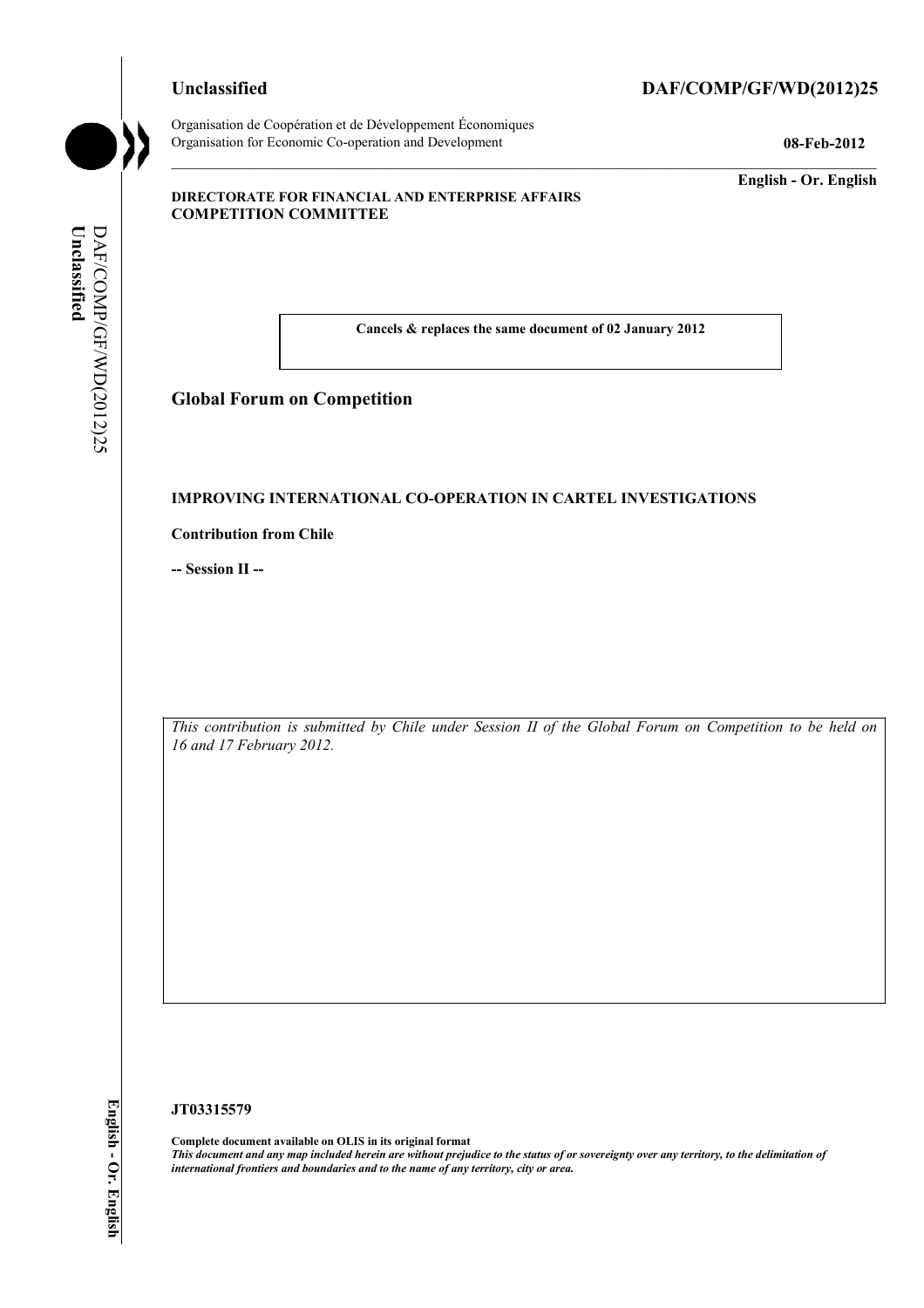# **IMPROVING INTERNATIONAL CO-OPERATION IN CARTEL INVESTIGATIONS**

# **-- Chile --**

## **1. Existing tools for international co-operation**

## *1.1 Formal mechanisms*

1. Twenty years ago Chile initiated a trade policy aimed at opening foreign markets to Chilean exports and reducing barriers to imports by means of signing bilateral trade agreements (BTAs). Most of the BTAs agreed so far consider provisions on competition policy and some of them extend the corresponding provisions to include cooperation for enforcement.

2. Duties, obligations and rights with regards to competition policy contained in the BTAs and Association Agreements (AAs) most frequently include: positive and negative comity<sup>1</sup>; notification<sup>2</sup>; consultation<sup>3</sup>; coordination in law enforcement<sup>4</sup>; and information sharing<sup>5</sup>.

3. The following chart summarizes the scope of rights and duties considered by chapters on Competition Policy included in several BTAs and AAs signed by Chile:

<sup>|&</sup>lt;br>|<br>| According to *Positive Comity*, a country should give full and sympathetic consideration to another country's request; that is, open or expand a law enforcement proceeding in competition cases in order to remedy conduct in its territory that is substantially and adversely affecting another country's interests. In addition, the requested country is urged to take whatever remedial action it deems appropriate on a voluntary basis and in consideration of its own legitimate interests. *Negative Comity* or principle of abstention encourages countries that are conducting law enforcement activities to consider how they might conduct them so as to avoid or minimize harm to the other countries. OECD (1999) CLP Report on Positive Comity DAFFE/CLP(99)19.

<sup>2</sup> A country should notify or communicate its law enforcement and investigation activities to the other when such activities may affect substantially the other party's relevant interests; when the enforcement or investigation activities concern restraints to competition that may have direct and significant effects in the other party's territory; and, when anticompetitive conducts have taken place mainly in the other party's territory.

<sup>3</sup> A country may submit consultations to the competition authority of the other party when relevant interests of the requesting country are negatively affected in the other party's territory.

<sup>4</sup> A country may communicate to the competition authority of the other party that it pretends to coordinate law enforcement activities in relation to a specific case.

<sup>5</sup> The extension of this duty is broad and general and varies among agreements. It includes, among others, exchange of information regarding sanctions and remedies in cases affecting the other party's interests and the grounds for their imposition; general law enforcement activities; and, the enactment of exemptions.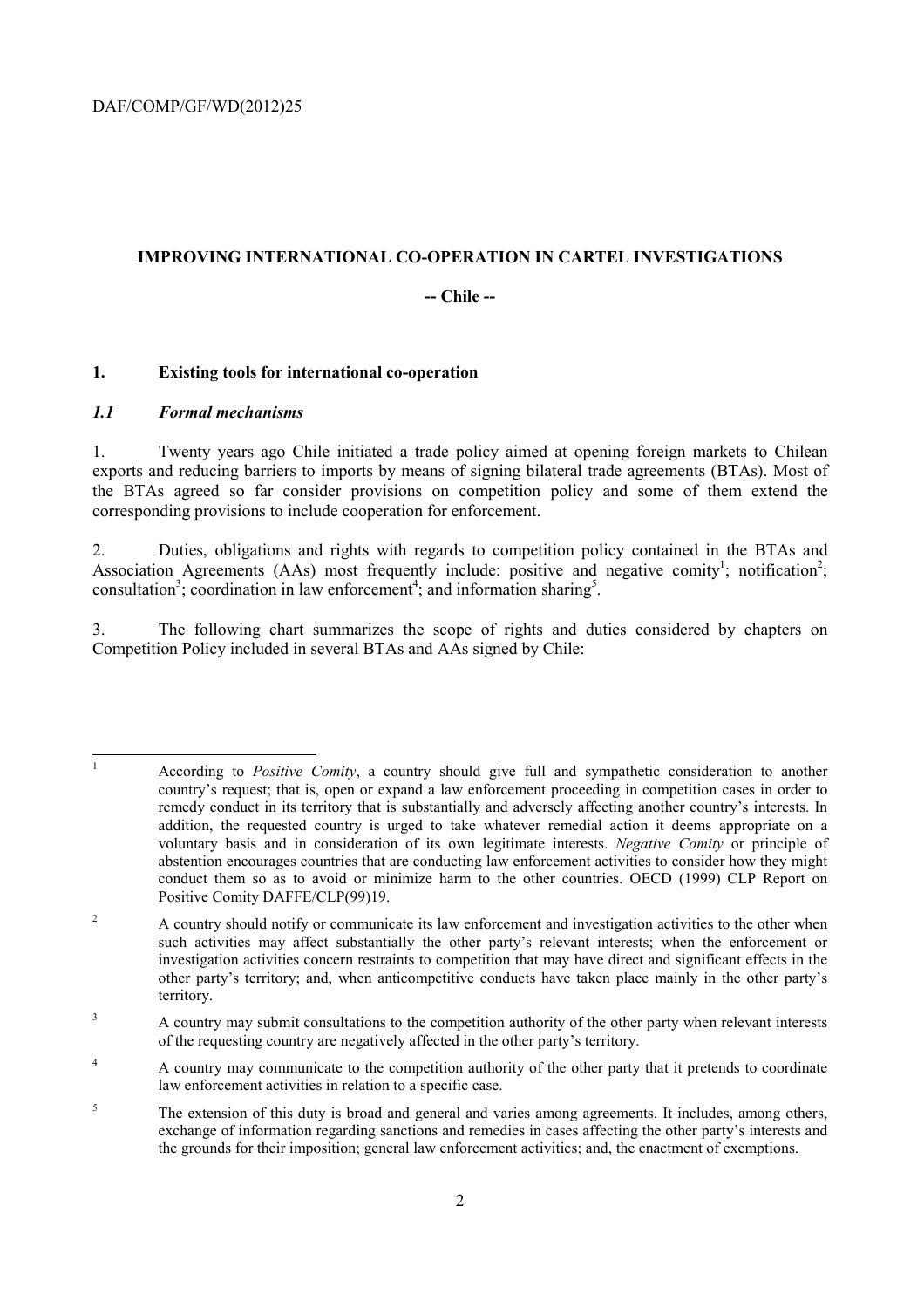| Country     | <b>Notification</b> | <b>Information</b><br>sharing | Consultation | Comity | <b>Coordination in</b><br>enforcement |
|-------------|---------------------|-------------------------------|--------------|--------|---------------------------------------|
| Peru        | $\mathbf{v}$        |                               | Х            | X      |                                       |
| EU          | Х                   | Χ                             | X            | Х      | Х                                     |
| Korea       | X                   | X                             | X            | Χ      | Х                                     |
| <b>EFTA</b> |                     | Х                             | Х            | Х      | Х                                     |
| Mexico      | Х                   | Χ                             | Х            |        |                                       |
| P4          | X                   | Х                             | Χ            |        |                                       |
| U.S.A.      | X                   | X                             | Х            |        |                                       |
| Australia   | Х                   | Χ                             | Χ            | Χ      |                                       |
| Canada      |                     |                               |              | X      | X                                     |

4. In addition, the Chilean competition agency (*Fiscalia Nacional Económica* or "FNE")<sup>6</sup> has agreed several Memorandums of Understanding  $(MOUs)^7$  and other agency-to-agency agreements with foreign competition authorities aimed at building trust between agencies and at providing a more specific framework for operating when cooperation is needed.

5. These instruments consider similar provisions to the BTAs' chapters on competition, but in addition they provide for specific and detailed provisions on notifications, information sharing and coordination in law enforcement activities. If a formal proceeding for requesting cooperation is used, these agency-to-agency instruments would be invoked in the first place, before BTAs competition chapters.

6. The following chart summarizes the scope of rights and duties considered by MOUs agreed by the FNE:

| <b>Agency/Country</b>           | <b>Notification</b> | <b>Information sharing</b> | <b>Coordination in enforcement</b> |
|---------------------------------|---------------------|----------------------------|------------------------------------|
| $CB/Canada - 2001$              |                     |                            |                                    |
| $CFC/Mexico - 2004$             |                     |                            |                                    |
| $CADE-SDE-SEAE / Brazil - 2008$ |                     |                            |                                    |
| $SC/E1$ Salvador $-2009$        |                     |                            |                                    |
| $CNC/Spain-2009$                |                     |                            |                                    |
| $DOJ-FTC/USA - 2011$            |                     |                            |                                    |

# *1.2 Informal mechanisms*

7. Informal mechanisms of co-operation are usually the outcome of person-to-person relationships developed between different competition authorities' heads and high officials and are the tool most frequently used on a day-by-day basis in order to request co-operation from foreign authorities in cartel prosecution.

8. In the case of the FNE, these informal mechanisms have facilitated in the past the exchange of information regarding a transnational cartel case. However, formal investigations with joint dawn raids with another competition authority have not taken place so far.

#### *1.3 OECD instruments on co-operation*

9. The OECD instruments on co-operation are not used very frequently to support co-operation activities. However, they have been used by the FNE as a benchmark for defining internal procedures in its investigations, when cross-border issues may be involved.

 6 The Chilean Competition Law System is composed by two Competition Authorities: the FNE which is an administrative body which main duties in cartel cases are to conduct investigations and litigate cases before the Competition Tribunal. The Competition Tribunal or *Tribunal de Defensa de la Libre Competencia* is a judicial body in charge of managing judicial proceedings and adjudicating in cases, with specific and exclusive jurisdiction on competition law issues.

<sup>7</sup> These MOUs are available in Spanish in this link: http://www.fne.gob.cl/internacional/participacioninternacional/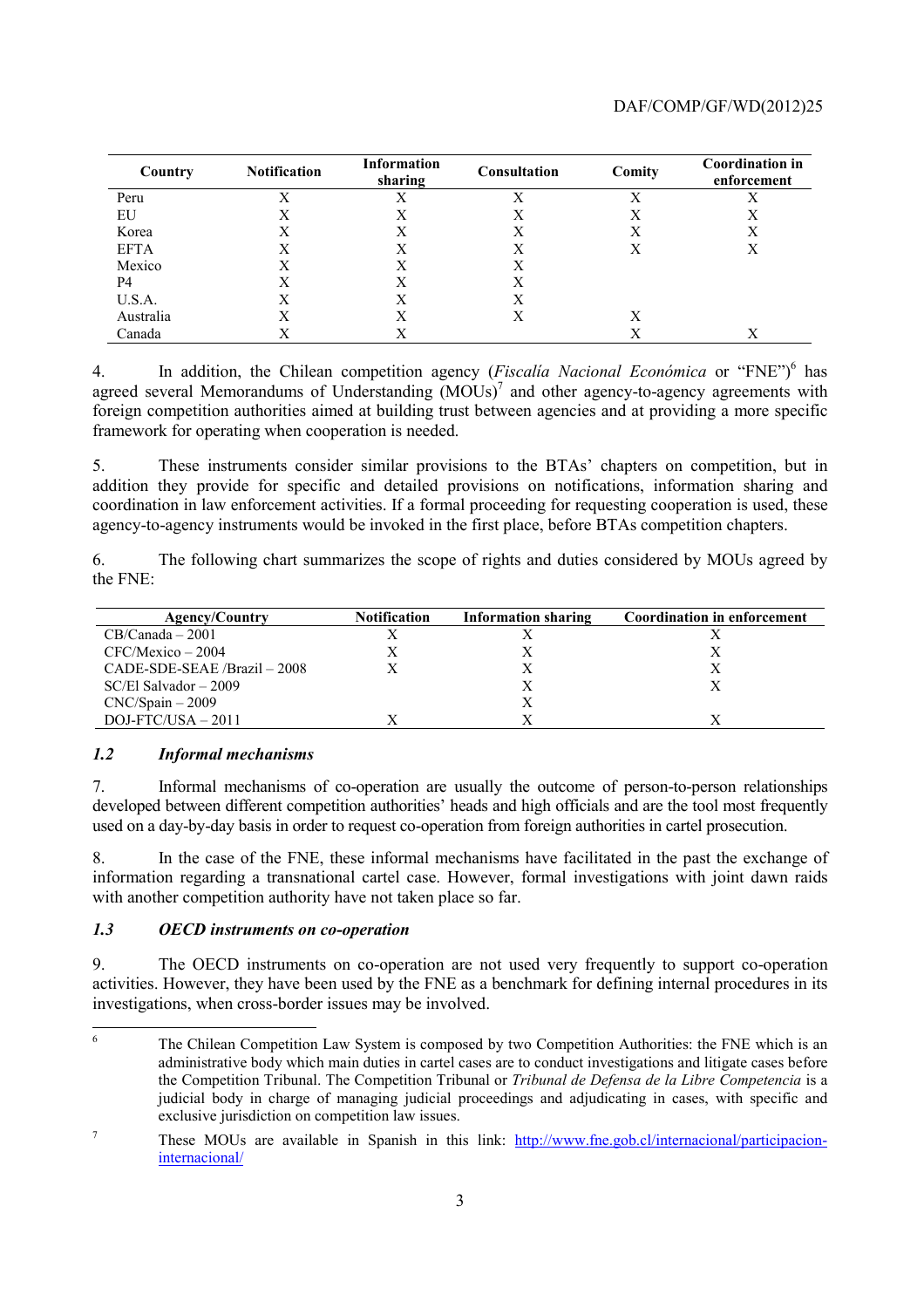# DAF/COMP/GF/WD(2012)25

# **2. Types of co-operation**

# *2.1 Type of cooperation requested*

10. In a transnational cartel case in 2010, the FNE requested information with regards to the investigations initiated by competition authorities abroad. The scope of the information requested in this case included the conduct investigated, the firms involved, the dates and duration, the evidence collected, the existence of an immunity applicant, etc. The use of a previous waiver from parties involved was part of the protocol applied.

# *2.2 Type of cooperation received*

11. The FNE received part of the information it requested, including confirmation of the existence of investigations. When a proceeding before the Competition Tribunal was initiated, foreign authorities cooperated in accelerating the legal serving of the complaint.

# *2.3 Stage of the proceedings when the co-operation takes place*

12. The FNE requested the cooperation during the investigation, after approving the immunity request and when the submission of a complaint was very likely. At that stage, investing resources on getting in touch with foreign authorities with the main purpose of obtaining additional information in order to support the case was considered justified.

13. However, the general view of the FNE is that, in most cases, the earlier the contact is made, the better. This may allow receiving input -at an early stage- of the different theories of the case under review and thus defining the corresponding investigation strategies. An early contact also avoids any interference in the investigations steps of each agency, an issue that could become difficult to solve when coordination is adopted later.

14. In the transnational cartel case above mentioned, the co-operation took place by means of meetings between officials and conference calls with case handlers in several other jurisdictions in order to present and exchange views on each other's investigations in the same sector.

# **3. International vs. regional co-operation**

15. Cooperation initiatives in cartel investigations are not frequent. Our experience so far has led us to request cooperation in cartel enforcement to authorities investigating the same sector but not necessarily located geographically close to Chile. This seems to be a consequence of the global character of markets in our time.

16. The FNE has not been requested to cooperate in specific cases of cartel enforcement activities, and only it has been informally requested to report on a transnational cartel case once it was made public.

17. The FNE participates in regional networks of competition authorities such as the Interamerican Alliance and the *Red Iberoamericana de Competencia*. Even though these networks are useful for general exchange of views about current developments on competition policy and law in our countries, the do not play yet a significant role in the case of co-operation in law enforcement purposes. This is mostly because the latter usually occurs among smaller numbers of authorities (most frequently in a bilateral context) and when, in addition, specific characteristics of sectors investigated are common as well as when trust relationships between agencies is already built.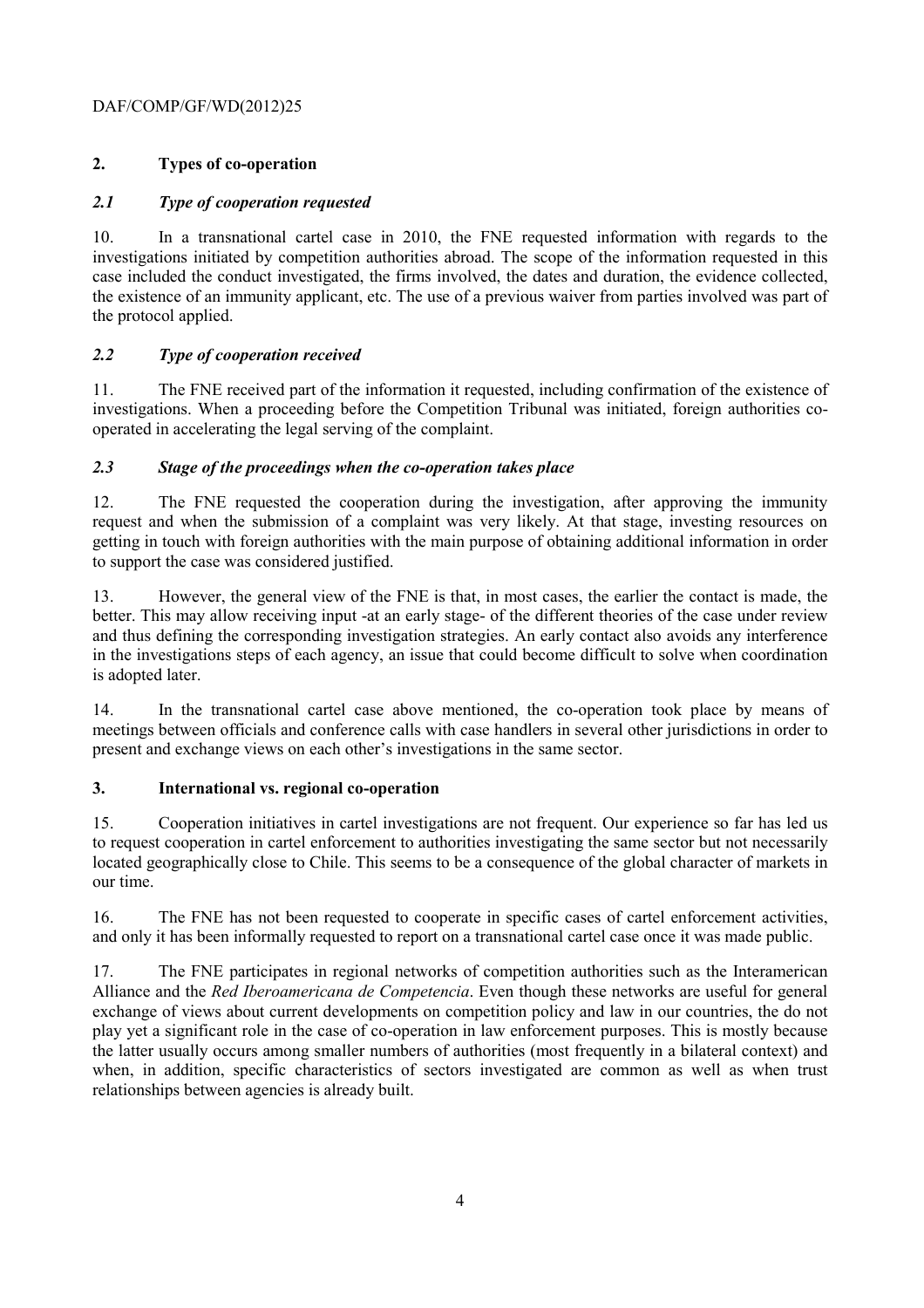# **4. Identifying gaps and improving the current frameworks**

18. The main challenges in transnational cartel prosecution are jurisdictional issues due to the crossborder character of anticompetitive effects and the problems arising when evidence is located abroad. In order to overcome these challenges, younger agencies need more experience in dealing with international cartels. With some exceptions, the prosecution of international cartels is a task undertaken by competition authorities in developed countries because scarcity of resources is a relatively less significant problem. The authorities from these jurisdictions should take a leading role in fighting international cartels, inviting younger authorities to participate, coordinating efforts in joint investigations and enforcement activities.

19. The Chilean competition system has proven effective in dealing with international cartels. Indeed the first immunity application was submitted by a participant in a transnational cartel case in 2010. The immunity applicant in this case received total immunity and during the procedure before the Competition Tribunal, issues of extraterritorial application of the law have been raised. The Competition Tribunal's ruling on this case is about to be issued.

20. This experience illustrates very well what was mentioned above. Several jurisdictions were investigating the case at the time proceedings began in Chile, where the case was motivated by a leniency program applicant. Once foreign authorities had taken notice that they were facing an international cartel probably having effects in different jurisdictions, a good practice may have suggested that these authorities promoted the initiation of joint investigation. The success of a coordinated enforcement against transnational cartels depends on the leading role by some competition authorities more than on anything else.

21. Another problem that may arise is the different nature (administrative/judicial) of procedures used by the agencies involved as well as the degrees of progress, at each given point in time, for each of these procedures. The outcomes of judicial and administrative procedures may be different in terms of facts, duration and other features of the cartel conduct. The burden of avoiding potential differences is on the parties collaborating to the investigation, who should not behave strategically before different authorities.

# **5. Information sharing**

# *5.1 Barriers to information sharing*

22. The main barriers to information sharing are two. On the one hand the absence of significant levels of trust in the requesting agency's work makes the exchange of information unlikely, particularly in the absence of waivers obtained from the investigated parties. On the other hand, a separate barrier can be identified in the risk perceived by the holder of the information that their investigation or other strategic enforcement decisions could be jeopardized if they respond affirmatively to the request.

23. In cases where information or documents are formally requested to the FNE by any person on the basis of the Freedom of Information Act, the law considers a communication to the parties potentially affected before sharing the information and grants them the right to oppose such a request. This can be understood as a requirement to request a waiver from the party in order to proceed with an exchange of information with other authorities. Nevertheless, this general regulation has to be interpreted in light of the specific provisions on exchange of information between competition authorities that treaties, agreements and other international commitments may statute.

# *5.1 Admissible character of evidence obtained abroad*

24. The Competition Act provides for a very broad criterion on admissible evidence. In the past, condemnatory rulings by the Competition Tribunal have been supported, among others, by decisions issued by foreign authorities, as additional circumstantial evidence.